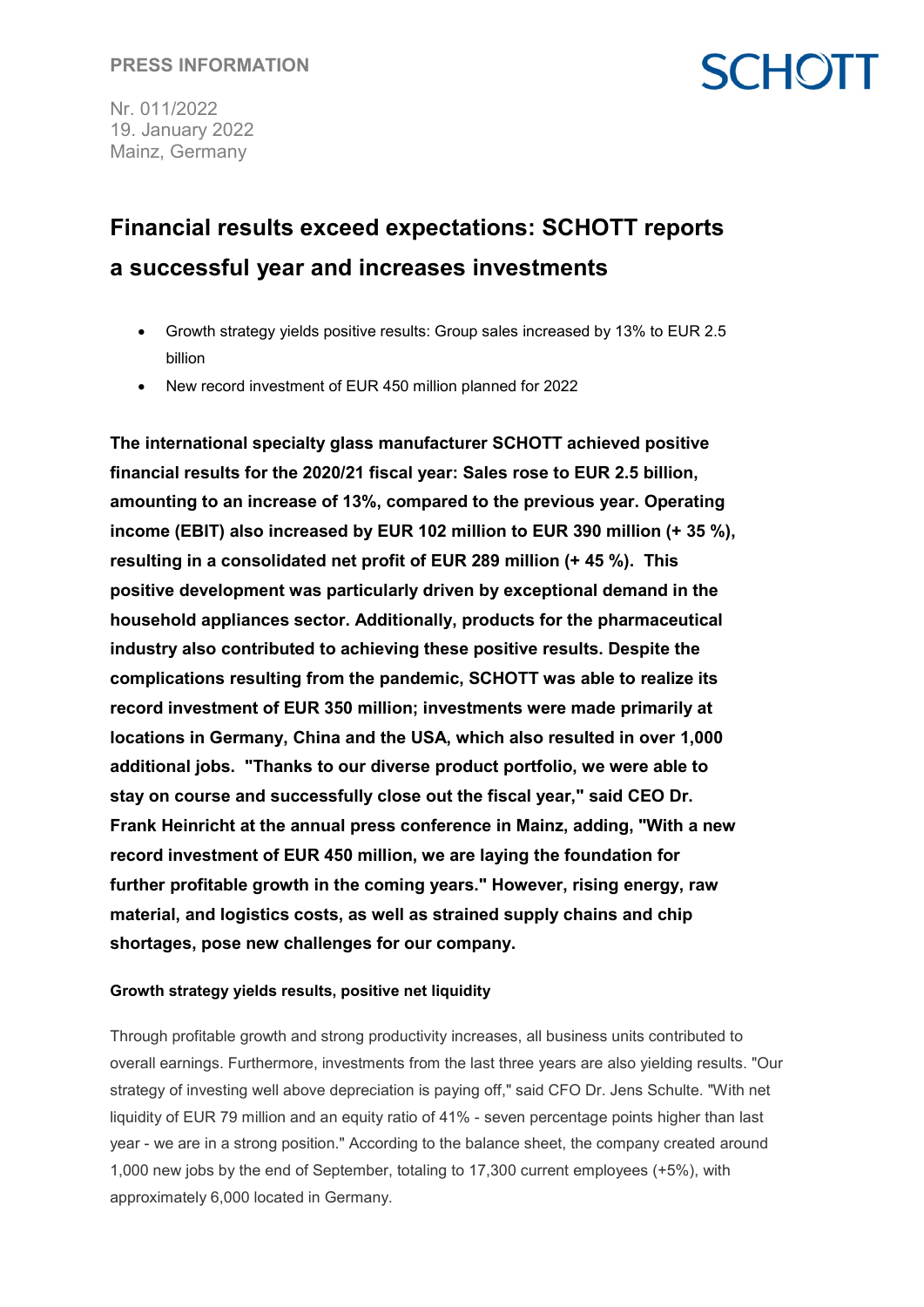Nr. 11/2022

### **SCHOTT**

#### **Pharmaceutical solutions and products for household appliances and consumer electronics are top performers**

In 2021, SCHOTT supplied pharmaceutical vials for over 5 billion doses of COVID-19 vaccines. Moreover, solutions for the pharmaceutical industry also developed well regardless of the pandemic. Pharmaceutical companies were particularly in demand for "high-value" products such as pre-fillable syringes, coated vials or ready to use packaging.

Many people redesigned their homes during the pandemic while "cocooning." For SCHOTT, this meant double-digit growth rates for CERAN® cooktop panels and ROBAX® fire-viewing panels and flat glass used in ovens and microwaves.

Consumer Electronics also showed signs of growth. The increasing demand for premium smartphones had a positive effect on cover glass: SCHOTT's specialty glass enables manufacturers like Samsung and Vivo to produce unique designs for extremely break-resistant covers and ultra-flexible cover glass for foldable cell phones.

#### **Successful M&A activities and investments in focus markets**

SCHOTT has set the course for the future with strategic acquisitions and divestments: By acquiring [the American diagnostics company AMI,](https://www.schott.com/en-us/news-and-media/media-releases/2021/schott-signs-agreement-to-acquire-applied-microarrays-inc) acquiring the American diagnostics company AMI, SCHOTT is building up expertise in the booming diagnostics market and strengthening its presence in the USA. The company also [sold the Gemtron subsidiary in North America](https://www.schott.com/en-gb/news-and-media/media-releases/2021/schott-north-america-lays-foundation-to-maximize-market-opportunity) after deciding to focus its future flat glass business on Europe and South America. In record time, SCHOTT established a production facility in China for FIOLAX<sup>®</sup> [pharmaceutical tubing,](https://www.schott.com/en-gb/news-and-media/media-releases/2021/schott-completes-next-expansion-stage-at-new-pharmaceutical-glass-tubing-plant-in-china), making it the company's first fusion site in the focus region at the same time. In India, the company also expanded FIOLAX® manufacturing to supply the Indian pharmaceutical industry and neighboring countries with high-quality pharmaceutical glass.

The company also invested millions of euros in a modern manufacturing facility at the [Turkish flat](https://www.schott.com/en-au/news-and-media/media-releases/2021/schott-breaks-ground-for-state-of-the-art-flat-glass-processing-plant)  [glass site SCHOTT Orim in Bolu,](https://www.schott.com/en-au/news-and-media/media-releases/2021/schott-breaks-ground-for-state-of-the-art-flat-glass-processing-plant) which is scheduled to operate at the beginning of 2022. In Germany, more precisely in Müllheim in Baden, the company invested more than EUR 100 million in a new manufacturing facility for polymer syringes, including those used for mRNA vaccines. As the largest investment project is the history of the company, production scheduled to start in Spring 2022. "Despite the corona crisis, all of our projects remain on track thanks to the incredible commitment of our teams," said CEO Heinricht.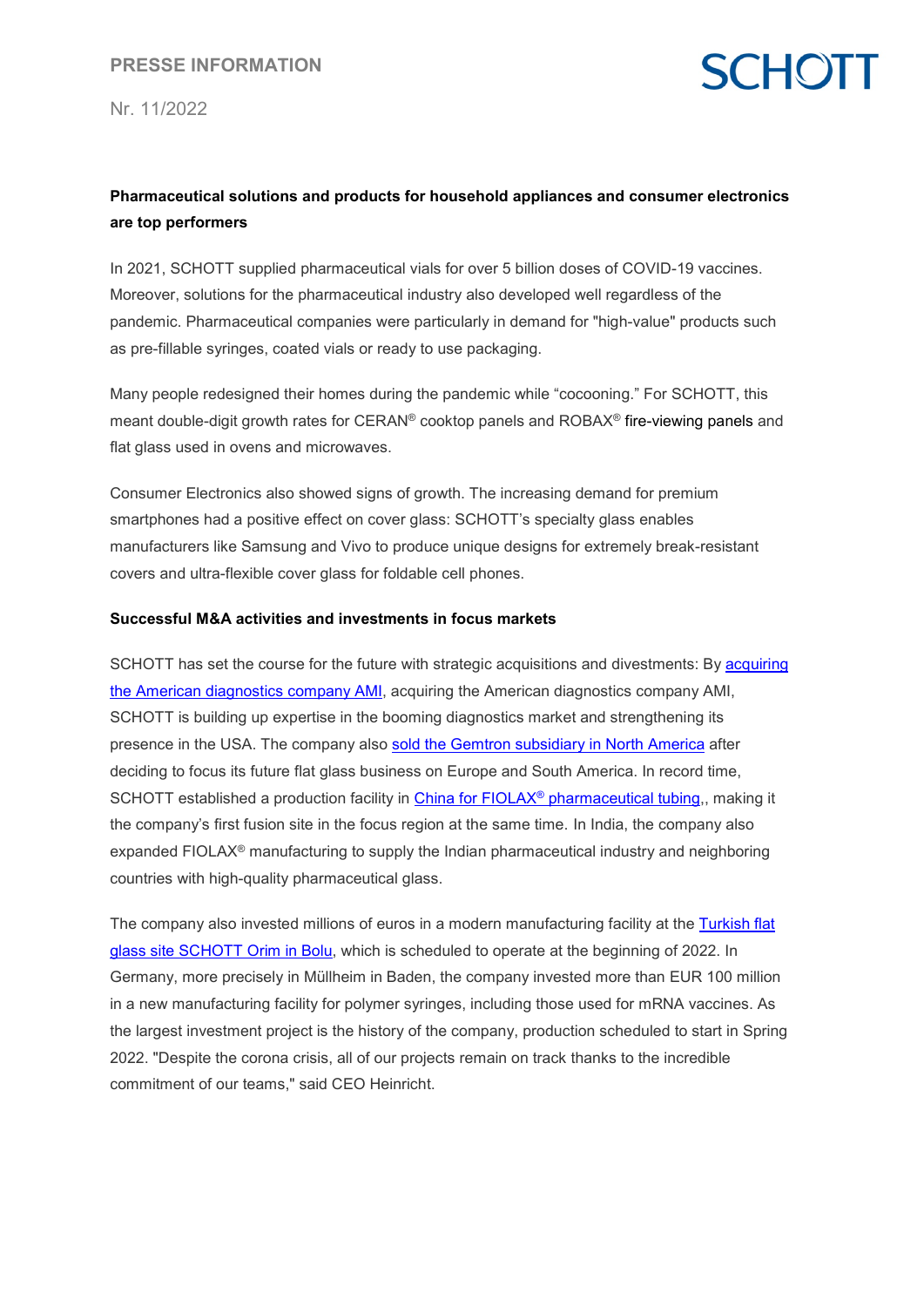#### **PRESSE INFORMATION**

Nr. 11/2022

## **SCHOTT**

#### **Outlook: Innovation as a driver of growth**

For the first time, the United Nations has dedicated a material as the motto of the year, designating 2022 as the "UN International Year of Glass." Thanks to its versatility, glass is a pioneer in many high-tech applications, offering unimaginable possibilities for current challenges in today's society.

- More computing power for microchips is made possible by high-precision FLEXINITY® connect glass wafers, which will replace polymer as a material.
- Leading smartphone manufacturers such as Vivo will launch the first devices with the extremely break-resistant Xensation<sup>®</sup> [α cover glass](https://www.schott.com/en-ro/news-and-media/media-releases/2021/vivo-s12-pro-is-the-worlds-first-smartphone-to-feature-the-ultra-strong-schott-xensation-cover-glass)..
- New CERAN<sup>®</sup> Luminoir glass ceramic cooktops will bring new lighting designs to smart kitchens.

#### **Further steps towards climate neutrality**

By switching to certified green electricity, SCHOTT has come much closer to reaching its goal of becoming climate neutral by 2030. With **[ambitious projects](https://www.schott.com/en-tw/news-and-media/media-releases/2021/schott-receives-funding-to-develop-climate-friendly-glass-production)**, some of which are publicly funded, the company is developing new technology that can heat energy-intensive melting tanks without using fossil fuels in the future. The company is thus setting new standards for the glass industry.

#### **Record investment despite increasing costs**

SCHOTT expects to grow between three to five percent within the new fiscal year, which has started successfully. "The rising energy and raw material costs present us with major challenges. In order to offset these effects, we will need to increase efficiency and raise prices," predicts Heinricht. Nevertheless, SCHOTT remains committed to its profitable growth strategy and is planning another record investment of EUR 450 million. Among other things, the company aims to triple the production of pharmaceutical solutions in China. Heinricht: "We have a balanced portfolio and offer customers innovations for future technologies. Our solid balance sheet and planned investment projects leave me optimistic that we will perform well in the upcoming fiscal year once again."

**Trademarks: CERAN®, FIOLAX®, FLEXINITY®, ROBAX®, Xensation®**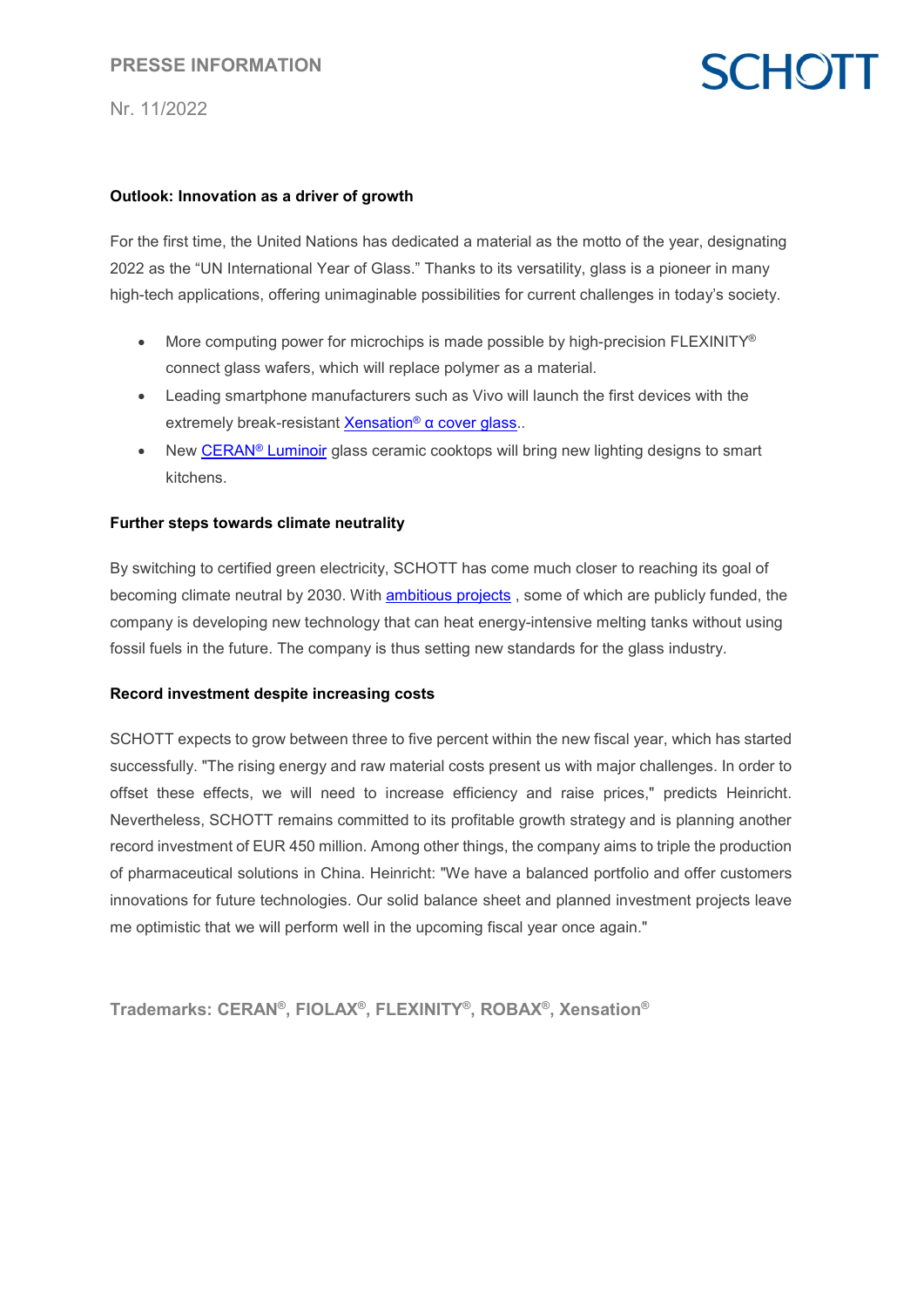# **SCHOTT**

Nr. 11/2022

### **Key figures for fiscal year 2020/2021**

| in EUR millions                                 | 2020/2021 | 2019/2020 | Change in % |
|-------------------------------------------------|-----------|-----------|-------------|
| <b>Sales</b>                                    | 2,524     | 2,238     | 13          |
| Earnings before interest and taxes (EBIT)       | 390       | 288       | 35          |
| Net profit for the year                         | 289       | 199       | 45          |
| Free cash flow                                  | 172       | 95        | 55          |
| Net liquidity (financial balance)               | 79        | $-11$     |             |
| Investments in property, plant and<br>equipment | 333       | 318       | 5           |
| Equity                                          | 1,351     | 997       | 36          |
| R&D expenses                                    | 93        | 92        |             |
| Number of employees as of balance sheet<br>date | 17,313    | 16,466    | 5           |

#### **Pictures**

| Products for the pharmaceutical industry made | SCHOTT manufactured pharmaceutical vials for |
|-----------------------------------------------|----------------------------------------------|
| a significant contribution to SCHOTT's        | over 5 billion doses of COVID-19 vaccines in |
| successful fiscal year.                       | calendar year 2021.                          |
| Photo: Copyright SCHOTT                       | Photo: Copyright SCHOTT                      |